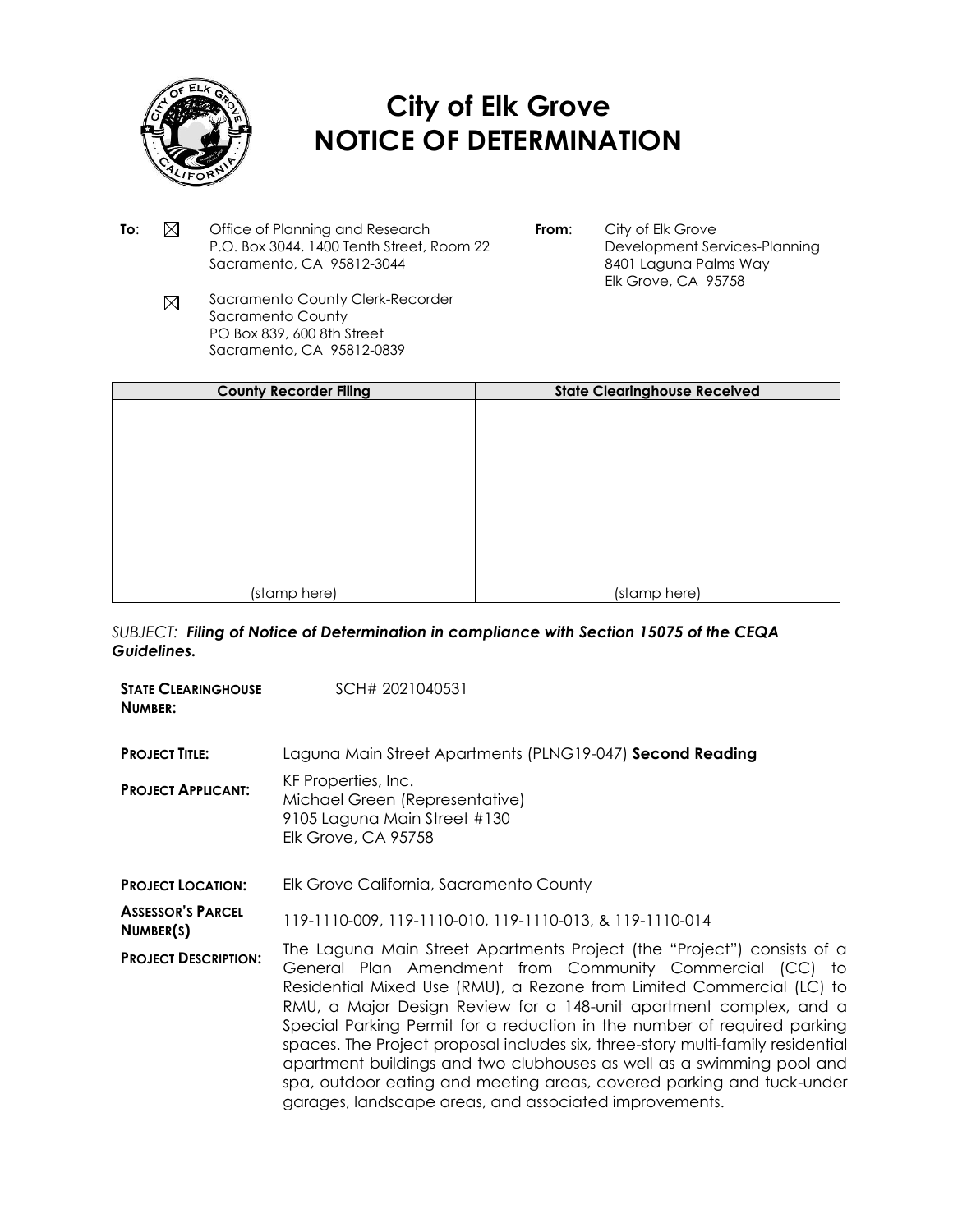This is to advise that on August 11, 2021, the City of Elk Grove City Council adopted an Initial Study/ Mitigated Negative Declaration, pursuant to the California Environmental Quality Act (CEQA) and approved the above described Project. As part of the adoption of the Laguna Main Street Apartments Mitigated Negative Declaration, the City has made the following determinations regarding the above described Project.

- The Project will not have a significant effect on the environment.
- An Initial Study/Amended Mitigated Negative Declaration was prepared for this Project pursuant to the provisions of CEQA.
- Mitigation measures were made a condition of approval of the Project.
- A Mitigation Monitoring and Reporting Program was adopted for this Project.
- Findings were made pursuant to the provisions of CEQA.

This is to certify that the Amended Initial Study/Mitigated Negative Declaration is available to the General Public at: City of Elk Grove, 8401 Laguna Palms Way, Elk Grove, CA 95758

> CITY OF ELK GROVE Development Services - Planning

Sarah Kerdigessner By:

Sarah Kirchgessner, Senior **Planner** 916.478.2245

Date: August 30, 2021

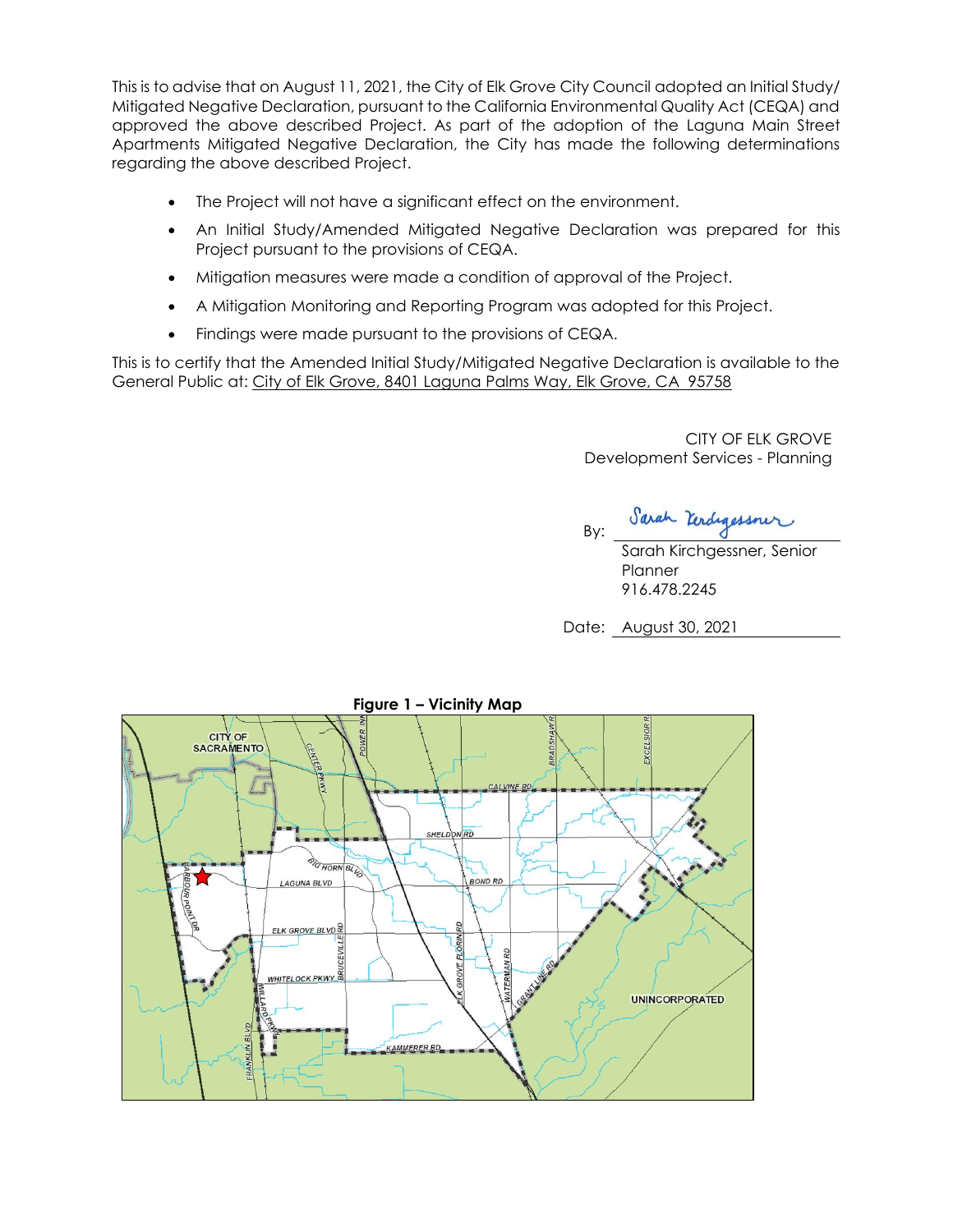

## **City of Elk Grove NOTICE OF DETERMINATION**



| ⊠<br>Office of Planning and Research<br>To:<br>P.O. Box 3044, 1400 Tenth Street, Room 22<br>Sacramento, CA 95812-3044 |   | From:                                                                                                            | City of Elk Grove<br>Development Services-Planning<br>8401 Laguna Palms Way<br><b>Elk Grove, CA 95758</b> |                                     |
|-----------------------------------------------------------------------------------------------------------------------|---|------------------------------------------------------------------------------------------------------------------|-----------------------------------------------------------------------------------------------------------|-------------------------------------|
|                                                                                                                       | ⊠ | Sacramento County Clerk-Recorder<br>Sacramento County<br>PO Box 839, 600 8th Street<br>Sacramento, CA 95812-0839 |                                                                                                           |                                     |
|                                                                                                                       |   | <b>County Recorder Filing</b>                                                                                    |                                                                                                           | <b>State Clearinghouse Received</b> |
|                                                                                                                       |   | <b>ENDORSED</b><br>SACRAMENTO COUNTY                                                                             |                                                                                                           |                                     |
|                                                                                                                       |   | AUG 12 2021                                                                                                      |                                                                                                           |                                     |
|                                                                                                                       |   | DONNA ALLRED, CLERK/RECORDER<br>BY<br>DEPUTY                                                                     |                                                                                                           |                                     |
|                                                                                                                       |   | (stamp here)                                                                                                     |                                                                                                           | (stamp here)                        |

SUBJECT: Filing of Notice of Determination in compliance with Section 15075 of the CEQA Guidelines.

| <b><i>STATE CLEARINGHOUSE</i></b><br>NUMBER: | SCH# 2021040531                                                                                                                                                                                                                                                                                                                                                                                                                                                                                                                                                                                                                                               |
|----------------------------------------------|---------------------------------------------------------------------------------------------------------------------------------------------------------------------------------------------------------------------------------------------------------------------------------------------------------------------------------------------------------------------------------------------------------------------------------------------------------------------------------------------------------------------------------------------------------------------------------------------------------------------------------------------------------------|
| <b>PROJECT TITLE:</b>                        | Laguna Main Street Apartments (PLNG19-047)                                                                                                                                                                                                                                                                                                                                                                                                                                                                                                                                                                                                                    |
| <b>PROJECT APPLICANT:</b>                    | KF Properties, Inc.<br>Michael Green (Representative)<br>9105 Laguna Main Street #130<br><b>Elk Grove, CA 95758</b>                                                                                                                                                                                                                                                                                                                                                                                                                                                                                                                                           |
| <b>PROJECT LOCATION:</b>                     | Elk Grove California, Sacramento County                                                                                                                                                                                                                                                                                                                                                                                                                                                                                                                                                                                                                       |
| <b>ASSESSOR'S PARCEL</b><br>NUMBER(S)        | 119-1110-009, 119-1110-010, 119-1110-013, & 119-1110-014                                                                                                                                                                                                                                                                                                                                                                                                                                                                                                                                                                                                      |
| <b>PROJECT DESCRIPTION:</b>                  | The Laguna Main Street Apartments Project (the "Project") consists of a<br>General Plan Amendment from Community Commercial (CC) to<br>Residential Mixed Use (RMU), a Rezone from Limited Commercial (LC) to<br>RMU, a Major Design Review for a 148-unit apartment complex, and a<br>Special Parking Permit for a reduction in the number of required parking<br>spaces. The Project proposal includes six, three-story multi-family residential<br>apartment buildings and two clubhouses as well as a swimming pool and<br>spa, outdoor eating and meeting areas, covered parking and tuck-under<br>garages, landscape areas, and associated improvements. |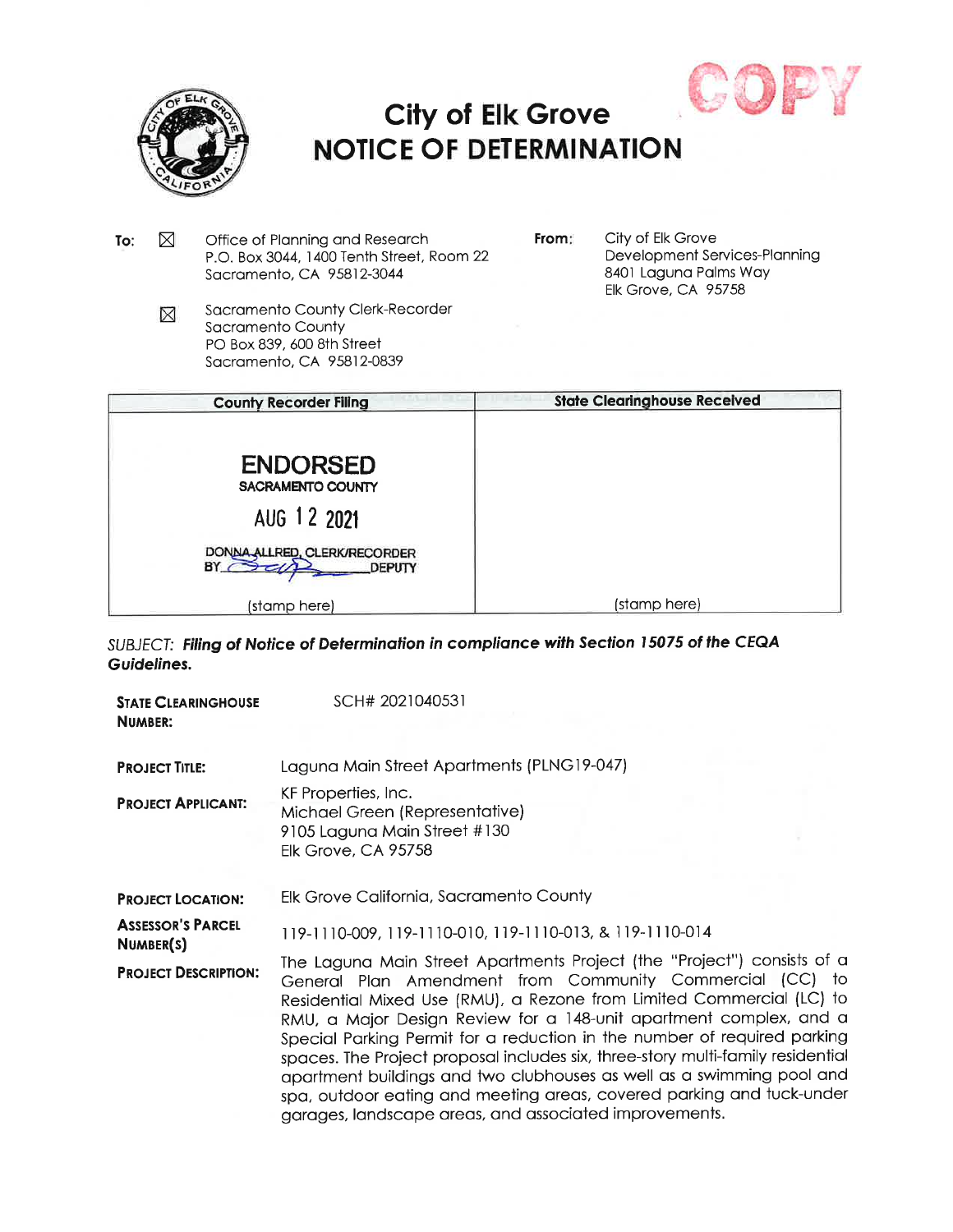This is to advise that on August 11, 2021, the City of Elk Grove City Council adopted an Initial Study/ Mitigated Negative Declaration, pursuant to the California Environmental Quality Act (CEQA) and approved the above described Project. As part of the adoption of the Laguna Main Street Apartments Mitigated Negative Declaration, the City has made the following determinations regarding the above described Project.

- The Project will not have a significant effect on the environment.  $\bullet$
- An Initial Study/Amended Mitigated Negative Declaration was prepared for this Project pursuant to the provisions of CEQA.
- Mitigation measures were made a condition of approval of the Project.
- A Mitigation Monitoring and Reporting Program was adopted for this Project.
- Findings were made pursuant to the provisions of CEQA.

This is to certify that the Amended Initial Study/Mitigated Negative Declaration is available to the General Public at: City of Elk Grove, 8401 Laguna Palms Way, Elk Grove, CA 95758

> CITY OF ELK GROVE Development Services - Planning **FIRMOUT TIMERAPHOLIC**

Sarah Kerdigessner  $By:$ 

Sarah Kirchgessner, Senior **SOURIST** Planner 916.478.2245

Date: August 11, 2021

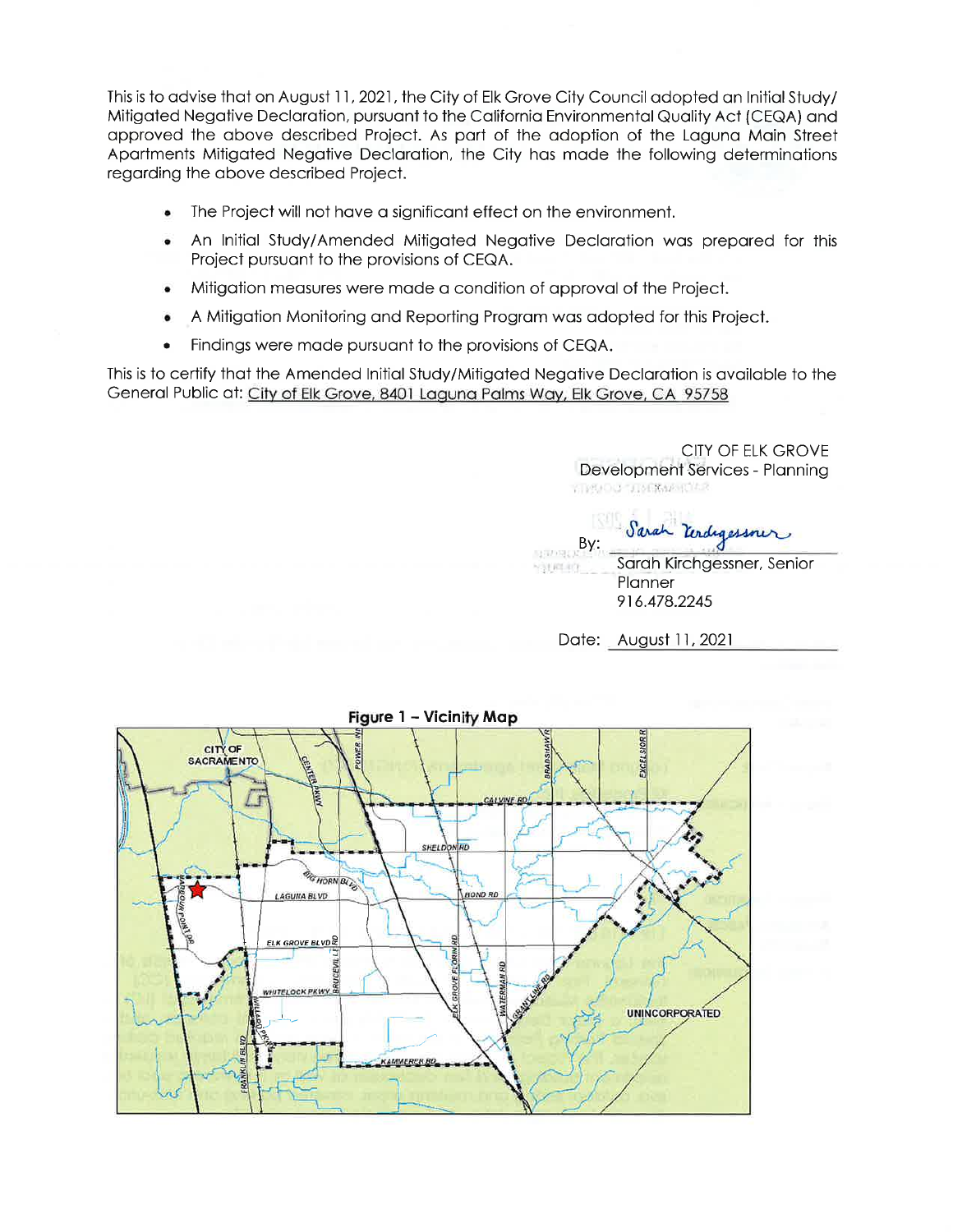| State of California - Department of Fish and Wildlife<br>2021 ENVIRONMENTAL FILING FEE CASH RECEIPT |                                                             |                       |                        |                           |                                            |
|-----------------------------------------------------------------------------------------------------|-------------------------------------------------------------|-----------------------|------------------------|---------------------------|--------------------------------------------|
| DFW 753.5a (REV. 01/01/21) Previously DFG 753.5a                                                    |                                                             |                       | Print                  | <b>StarfOvor</b>          | Save                                       |
|                                                                                                     |                                                             |                       | <b>RECEIPT NUMBER:</b> |                           |                                            |
|                                                                                                     |                                                             |                       | $34 - 08122021$        |                           | $-286$                                     |
|                                                                                                     |                                                             |                       |                        |                           | STATE CLEARINGHOUSE NUMBER (If applicable) |
|                                                                                                     |                                                             |                       |                        | SCH#2021040531            |                                            |
| SEE INSTRUCTIONS ON REVERSE. TYPE OR PRINT CLEARLY.<br><b>LEAD AGENCY</b>                           | <b>LEADAGENCY EMAIL</b>                                     |                       |                        | <b>DATE</b>               |                                            |
| City of Elk Grove Development Services-Planning                                                     |                                                             |                       |                        | 08122021                  |                                            |
|                                                                                                     |                                                             |                       |                        | <b>DOCUMENT NUMBER</b>    |                                            |
| COUNTY/STATE AGENCY OF FILING<br>$\blacktriangledown$<br>Sacramento                                 |                                                             |                       |                        | 210334                    |                                            |
|                                                                                                     |                                                             |                       |                        |                           |                                            |
| PROJECT TITLE                                                                                       |                                                             |                       |                        |                           |                                            |
|                                                                                                     |                                                             |                       |                        |                           |                                            |
| Laguna Main Street Apartments (PLNG 19-047)                                                         |                                                             |                       |                        |                           |                                            |
| PROJECT APPLICANT NAME                                                                              | PROJECT APPLICANT EMAIL                                     |                       |                        | PHONE NUMBER<br>$\lambda$ |                                            |
| KF Properties, Inc Michael Green Representative                                                     |                                                             |                       |                        |                           |                                            |
| PROJECT APPLICANT ADDRESS                                                                           | CITY                                                        |                       | <b>STATE</b>           | <b>ZIP CODE</b>           |                                            |
| 9105 Laguna Main Street #130                                                                        | <b>Elk Grove</b>                                            |                       | СA                     | 95758                     |                                            |
| PROJECT APPLICANT (Check appropriate box)                                                           |                                                             |                       |                        |                           |                                            |
| School District<br>Local Public Agency                                                              | Other Special District                                      |                       | State Agency           |                           | $\boxed{\checkmark}$ Private Entity        |
|                                                                                                     |                                                             |                       |                        |                           |                                            |
| CHECK APPLICABLE FEES:                                                                              |                                                             |                       |                        |                           | 0.00                                       |
| Environmental Impact Report (EIR)                                                                   |                                                             | \$3,445.25            |                        | $\sim$                    | 2,480.25                                   |
| Mitigated/Negative Declaration (MND)(ND)<br>☑                                                       |                                                             | \$2,480.25            |                        | $\frac{1}{2}$             | 0.00                                       |
| Certified Regulatory Program (CRP) document - payment due directly to CDFW                          |                                                             | \$1,171.25            |                        | $\sim$                    |                                            |
|                                                                                                     |                                                             |                       |                        |                           |                                            |
| $\Box$ Exempt from fee                                                                              |                                                             |                       |                        |                           |                                            |
| $\Box$ Notice of Exemption (attach)                                                                 |                                                             |                       |                        |                           |                                            |
| CDFW No Effect Determination (attach)                                                               |                                                             |                       |                        |                           |                                            |
| Fee previously paid (attach previously issued cash receipt copy)                                    |                                                             |                       |                        |                           |                                            |
|                                                                                                     |                                                             | \$850.00              |                        |                           | 0.00                                       |
| □ Water Right Application or Petition Fee (State Water Resources Control Board only)                |                                                             |                       |                        |                           | 50.00                                      |
| County documentary handling fee                                                                     |                                                             |                       | \$                     |                           |                                            |
| $\Box$ Other                                                                                        |                                                             |                       |                        |                           |                                            |
| <b>PAYMENT METHOD:</b><br>$\Box$ Other                                                              |                                                             | <b>TOTAL RECEIVED</b> |                        |                           | 2,530.25                                   |
| <b>D</b> Check<br>$\Box$ Credit<br>$\Box$ Cash                                                      |                                                             |                       |                        |                           |                                            |
| <b>SIGNATURE</b>                                                                                    | AGENCY OF FILING PRINTED NAME AND TITLE                     |                       |                        |                           |                                            |
|                                                                                                     |                                                             |                       |                        |                           |                                            |
|                                                                                                     | Sacramento County Clerk/Recorder-Samir Burston-Deputy Clerk |                       |                        |                           |                                            |

COPY - CDFW/ASB

ò.